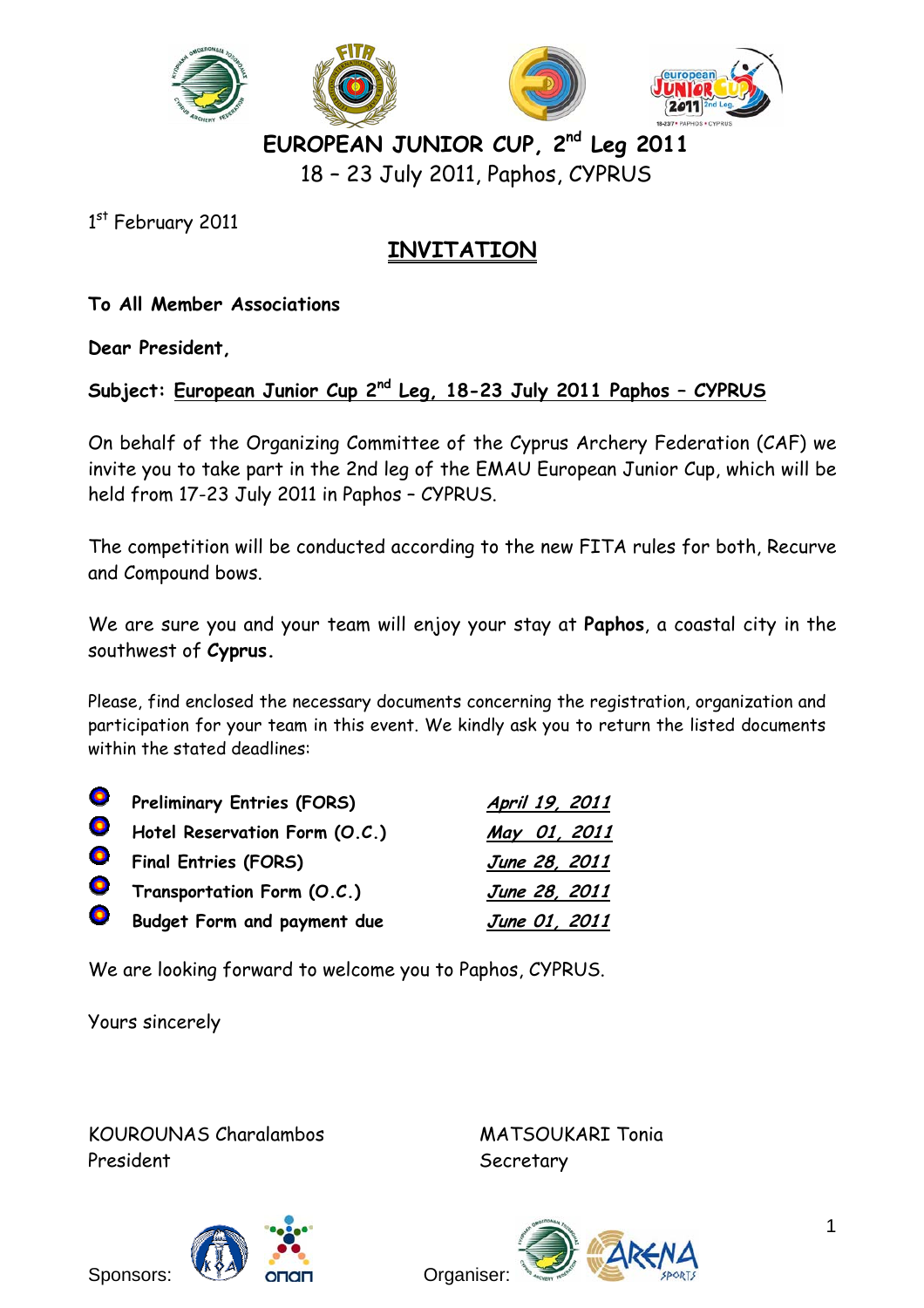

EUROPEAN JUNIOR CUP, 2<sup>nd</sup> Leg 2011

18 – 23 July 2011, Paphos, CYPRUS

# **PRELIMINARY PROGRAMME**

|                                                                              | Sunday, 17 July 2011     | Arrival of Delegations and accreditation                                                                                                                                                                                                                                |  |
|------------------------------------------------------------------------------|--------------------------|-------------------------------------------------------------------------------------------------------------------------------------------------------------------------------------------------------------------------------------------------------------------------|--|
| Day 1<br>Monday, 18th July 2011                                              |                          | Official Practice in two groups<br><b>Team Captains Meeting</b><br><b>Opening Ceremony</b>                                                                                                                                                                              |  |
| Day 2                                                                        | Tuesday, 19th July 2011  | Recurve - Qualification- FITA Round - Long<br>distances<br>Junior men 90m, 70m<br>Cadets men 70m, 60m<br>Junior women 70m, 60m<br>Cadets women 60m, 50m<br>Compound - Qualification- Compound 50m<br>Round<br>Junior men and women 50m<br>Cadet men and women 50m       |  |
| Wednesday, 20th July 2011<br>Day 3                                           |                          | Recurve - Qualification- FITA Round - Short<br>distances<br>Junior men and women 50m, 30m<br>Cadets men 50m, 30m<br>Cadets women 40m, 30m<br><b>Compound</b> - Individual Eliminations and Finals<br>1/32 to 1/2<br>Junior men and women 50m<br>Cadet men and women 50m |  |
| 1/32 to 1/2<br>Day 4<br>Thursday, 21st July 2011<br>Junior men and women 70m |                          | Recurve - Individual Eliminations and Finals<br>Cadet men and women 60m                                                                                                                                                                                                 |  |
| Day 5                                                                        | Friday, 22nd July 2011   | Recurve and Compound Team and Mix Team<br><b>Eliminations and Finals</b>                                                                                                                                                                                                |  |
| Day 6                                                                        | Saturday, 23rd July 2011 | Individuals - Bronze and Gold medal matches<br>in all divisions<br>Awards and Closing Ceremony                                                                                                                                                                          |  |
|                                                                              | Sunday, 24th July 2011   | Departure of delegations                                                                                                                                                                                                                                                |  |



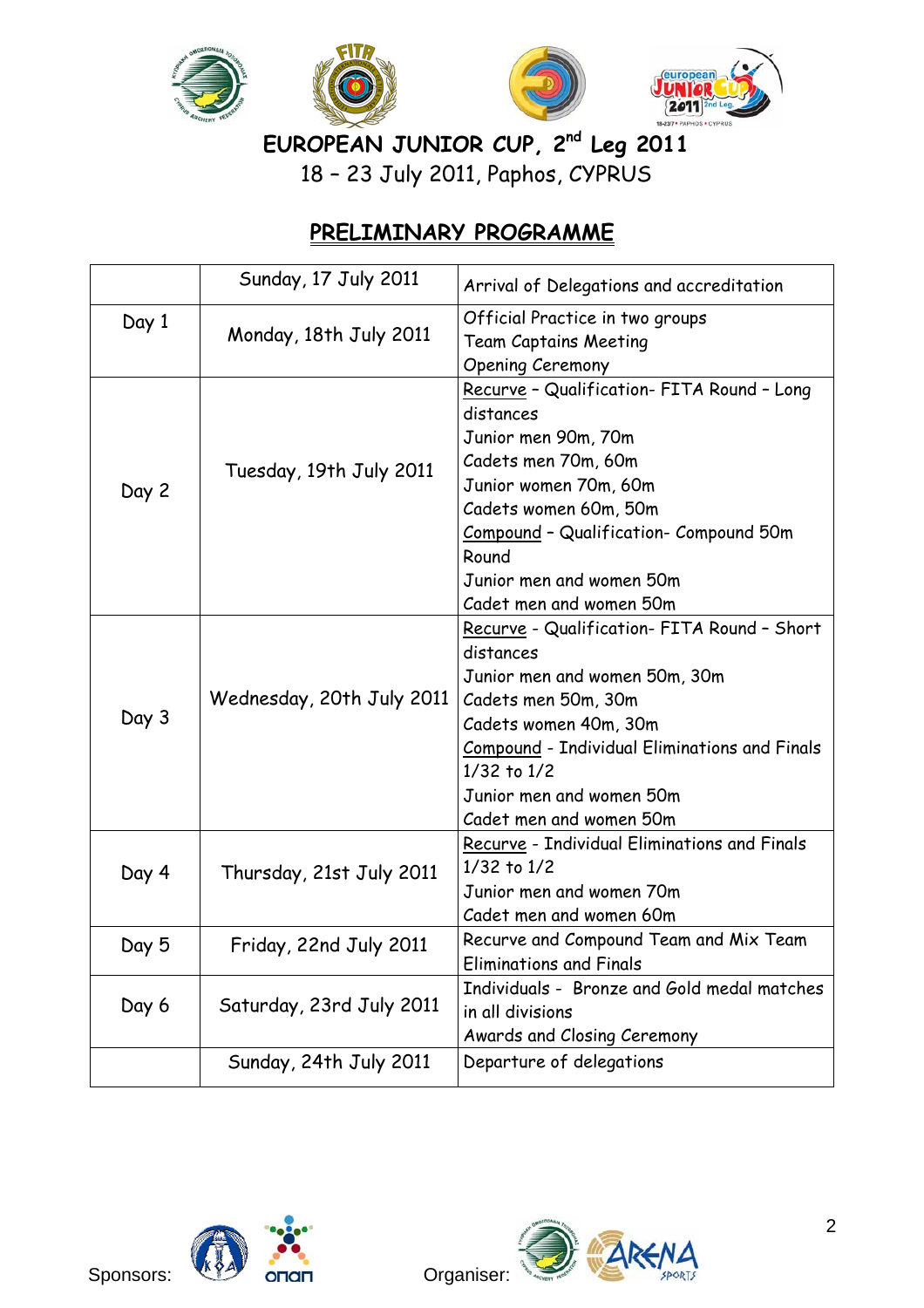

18 – 23 July 2011, Paphos, CYPRUS

Maximum four (4) archers are allowed to enter the competition per category and per division. A team will consist of the highest three ranked archers in the qualification round, unless the team captain notify in writing his three chosen archers to the Director of Shooting or the Chairman of Judges 1 hour prior to the start of the eliminations.

The practice field will be available from the **17th of July 2011**.

# **NOTE:**

The above program is possible to change according to the number of the participants. Any changes will be published and all participants will be informed.

# **ENTRY FEES:**

Individuals: 50 EURO / Archer Teams and Officials: FREE

# **TRANSPORTATION:**

Paphos Airport 15 EURO per Person

Larnaca Airport 35 EURO per Person

Paphos airport is approximately 15 km (20 minutes drive) from the hotel and Larnaca airport is approximately 135km (90 minutes drive) from the hotel.

Transportation will be organized from/to airport and hotel and from/to hotel and competition/practice field.

# **Awards Ceremony:**

You are requested to bring your National anthem (on a CD) and your Country's Flag (90cm x 120cm approx).

# **Prepayment:**

Booking will only be regarded valid as soon as a **50%** payment has been received by the Organising Committee. You will be asked to present the prepayment receipts at the check-in. Full payments have to be made at the registration of the Tournament.

# **To Contact Us:**

| Email:        | info@paphosJC2011.com                              |
|---------------|----------------------------------------------------|
| Telephone:    | +00357-22-449896                                   |
| Fax:          | +00357-22-449897                                   |
| Mobile phone: | +00357-99-689103 Mr Charalambos Kourounas          |
|               | +00357-99-496999 Ms Tonia Matsoukari               |
|               | +00357-99-699191 Mrs Dia Charalambous ARENA Sports |

# **Website: www.paphosJC2011.com**



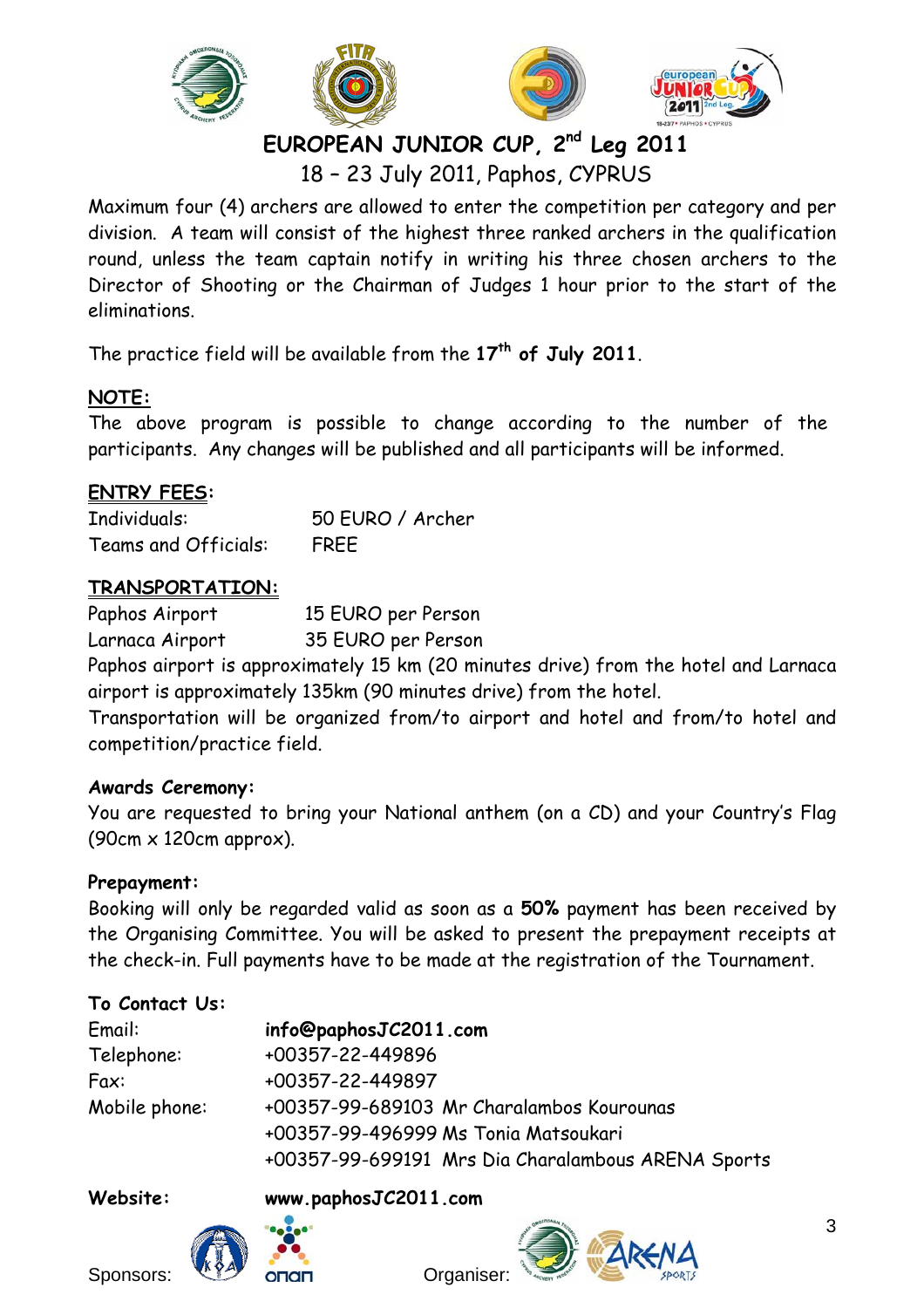

**EUROPEAN JUNIOR CUP, 2nd Leg 2011**  18 – 23 July 2011, Paphos, CYPRUS

# **ADDITIONAL INFORMATION**

# **VISA**

Application for obtaining entry visas (for the countries that need such a visa) is the responsibility of the participating teams. The process for obtaining a visa requires each individual to submit an application through a Cyprus Embassy or Cyprus Consulate. This is a process that MUST be done by the applicant – the organizing committee cannot do it for you! It cannot be emphasized enough to start the application process early. Please note that the application and interview process in your country July very well be in advance of the team selection date, so in many cases, you will need to start the application process prior to confirming your final team.

# **LETTER OF INVITATION**

All countries that need Letter of Invitation by the Cyprus Archery Federation to use in their application process are requested to ask this in time. Please fill out the Visa Support / Official Invitation Form as soon as possible and send it in.

As long as the Organizing Committee gets no different information, the Letter of Invitation will be send by fax and/or email.

### **OPENING CEREMONY**

Opening ceremony will be held in the evening of Monday, 18th July 2011 after the team captains meeting. FITA dress code will be required.

# **PARTY**

There will be a party held in the evening of Saturday, 23rd of July 2011. The participation fee is **EUR 10** per person and has to be paid to the Organizers in advance.

### **WATER**

Water will be available on the competition field free of charge. The water in the room is not drinkable but you can find a shop next to the hotel where you can buy it.

THE ELECTRICITY PLUG that you can use in Cyprus is triple UK standard.

DRIVING in Cyprus is on the **left** side of the road.



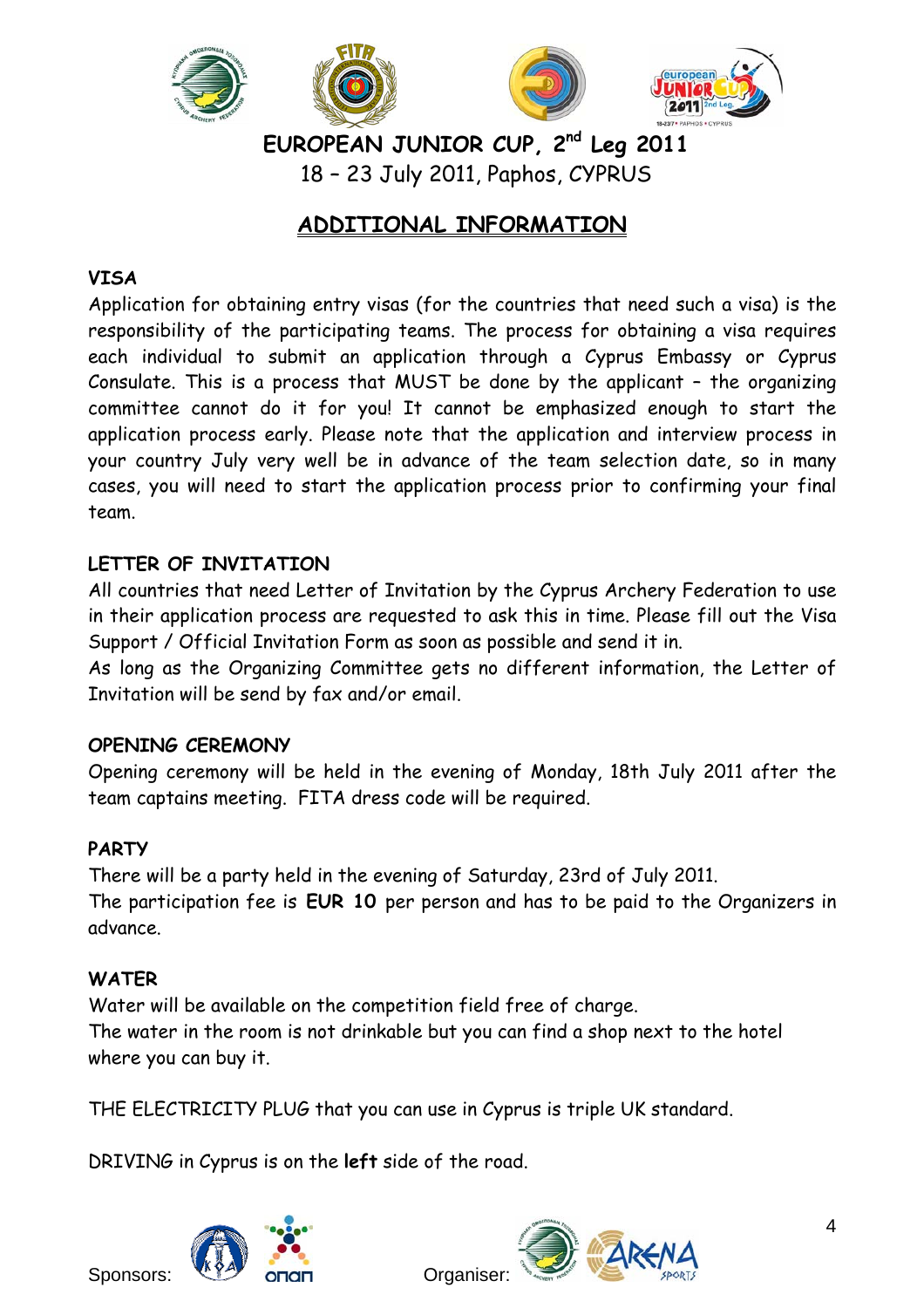

18 – 23 July 2011, Paphos, CYPRUS

# **PRELIMINARY & FINAL REGISTRATION**

No entry forms will be available for registering to this event. All registration process has to be done using the FITA Online Registration System (FORS).

Preliminary entries have to be done using FORS, V2:

In order to be able to use FORS, please enter this internet address in your web browser www.archery.org/admin and use your Username and Password that FITA has assigned to each Member Association. After entering the FORS, please go to "Online Registration" and register your archers for this event.

A "FORS User Manual" can be downloaded in PDF format (English) from the same website.

For any question regarding the FORS, please contact jcolgado@archery.org.

| End of Preliminary registration: | April 19, 2011 |  |
|----------------------------------|----------------|--|
| End of Final registration        | June 28, 2011  |  |

Please pay attention to the stated deadlines. After these deadlines have passed, MA won't be able to enter or update data in FORS anymore, as the system will be blocked. In this case, if any MA would like to change or proceed with the Final Registrations process after the deadline, it is required to contact Organizing Committee email **info@paphosJC2011.com** or FITA Event Director: jcholgado@archery.org, with a copy to OC.

A Member Association which sends final entries with more than four athletes different from the number indicated in the preliminary entries will pay a fine of 100 Euro per athlete.

Teams that enter after the deadline  $(28<sup>th</sup>$  June 2011) will pay a penalty of 100 Euro per each athlete registered.

Only Member Associations in good standing will be eligible to compete. This also means that any penalty fee for 2010 and/or 2011 FITA fee will have to have been paid prior to participation.



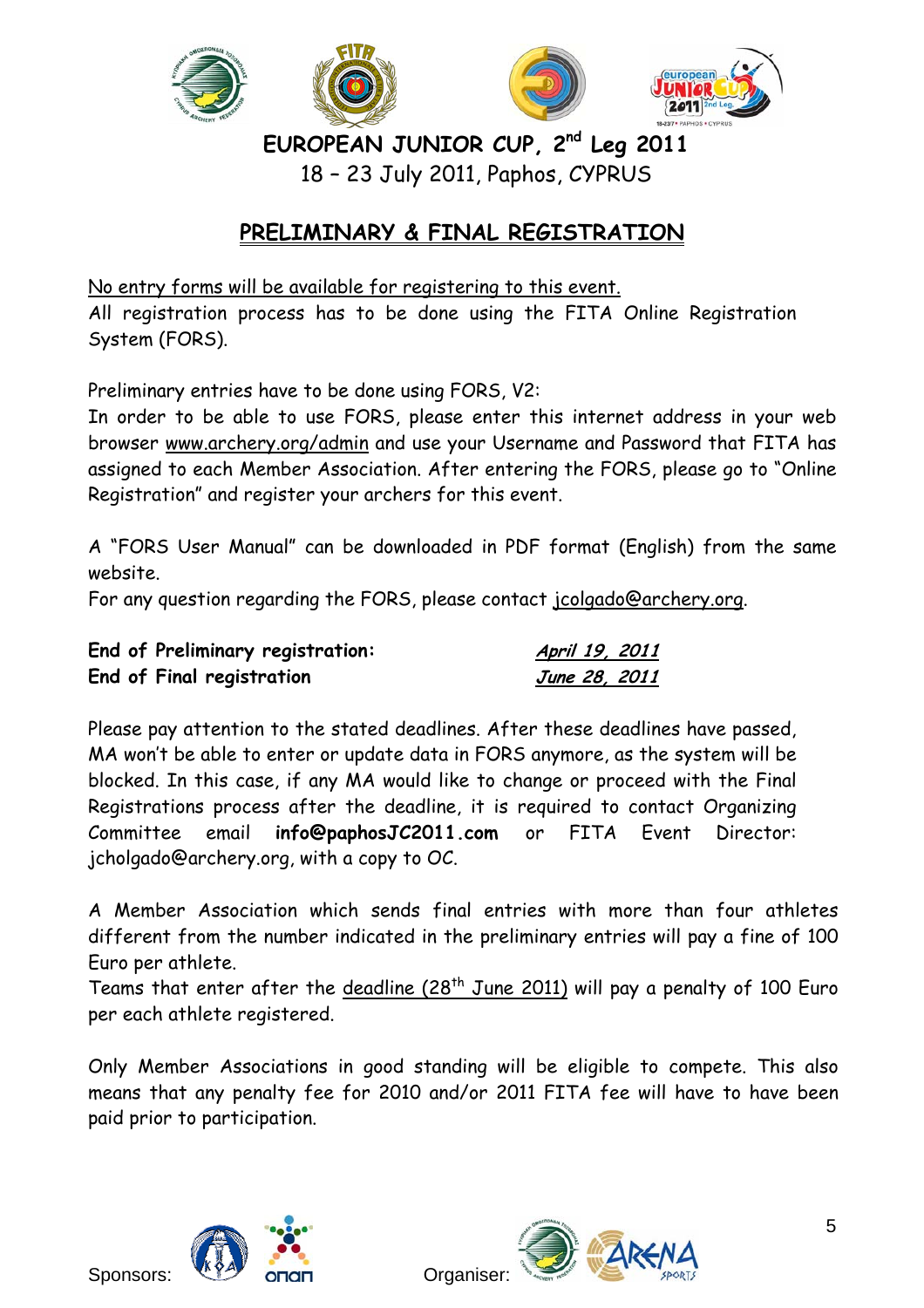

18 – 23 July 2011, Paphos, CYPRUS

# **ACCOMMODATION**

**The official hotel is Paphos Gardens Holiday Resort (3\* Hotel and Apartments):** 

| Single Room (Hotel room)                                     | €80 |  |
|--------------------------------------------------------------|-----|--|
| Double Room (Hotel room)                                     |     |  |
| Studio Apartment Room (twin occupancy)                       | €65 |  |
| One bedroom Apartment with extra sofa bed and a leaving room | €62 |  |
| (triple occupancy)                                           |     |  |
| Two bedroom Apartment with a leaving room                    |     |  |
| (4 sharing occupancy)                                        |     |  |
| Two bedroom Apartment with extra sofa bed and a leaving room |     |  |
| (5 sharing occupancy)                                        |     |  |

Hotel prices include: Breakfast, lunch, dinner.

The rates are in Euro per person, per day, full board.

Participants who will decide to book their accommodation in other hotels (non-official hotel) will have to pay a **double entry fee**, and the LOC will not be responsible to provide transportation from that Hotel to the venue (transport for these teams will be provided only to and from airport). Also, it is not possible to distribute any information at the non-official hotels.





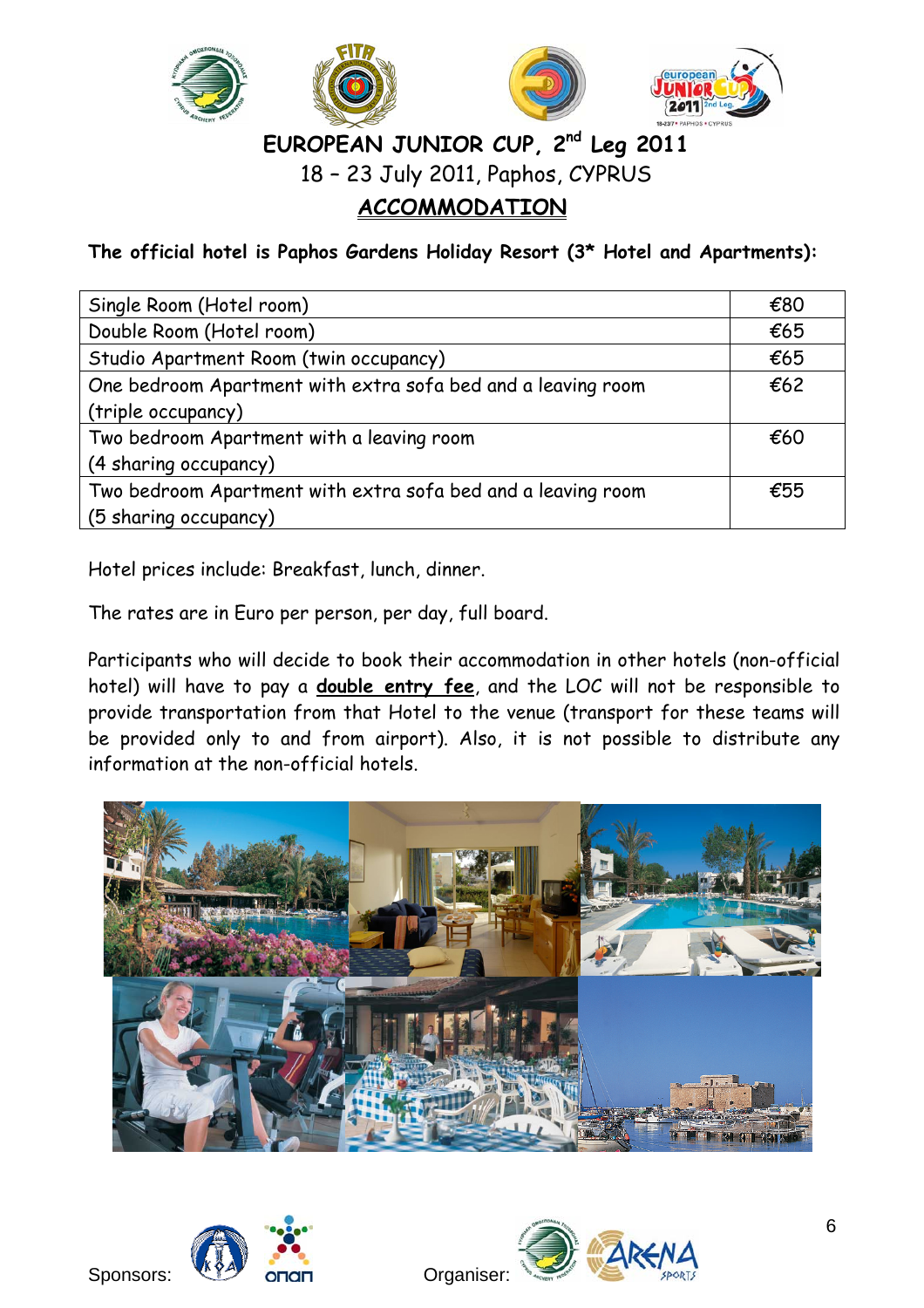

18 – 23 July 2011, Paphos, CYPRUS

# **HOTEL RESERVATION FORMS**

**Please complete and return this document as soon as possible by fax no: +357 22449897 or E-mail: paphosJC2011@gmail.com before the 1st July 2011.** 

Name of Federation: **with a set of the set of the set of the set of the set of the set of the set of the set of the set of the set of the set of the set of the set of the set of the set of the set of the set of the set of** 

Telephone No.: \_\_\_\_\_\_\_\_\_\_\_\_\_\_\_\_\_\_\_\_\_\_\_\_\_ Fax No: \_\_\_\_\_\_\_\_\_\_\_\_\_\_\_\_\_\_\_\_\_\_\_\_\_\_\_\_\_\_

 $E$ -mail:  $\Box$ 

Contact Person: \_\_\_\_\_\_\_\_\_\_\_\_\_\_\_\_\_\_\_\_\_\_\_\_\_\_\_\_\_\_\_\_\_\_\_\_\_\_\_\_\_\_\_\_\_\_\_\_\_\_\_\_\_\_\_\_\_\_\_\_\_

| Number of | Single Room (Hotel room)                        |  |
|-----------|-------------------------------------------------|--|
| Number of | Double Room (Hotel room)                        |  |
| Number of | Studio Apartment Room (twin occupancy)          |  |
| Number of | One bedroom Apartment with extra sofa bed and a |  |
|           | leaving room (triple occupancy)                 |  |
| Number of | Two bedroom Apartment with a leaving room       |  |
|           | (4 sharing occupancy)                           |  |
| Number of | Two bedroom Apartment with extra sofa bed and a |  |
|           | leaving room (5 sharing occupancy)              |  |

**Total number of persons : ……………………………..** 

CHECK IN: …………… CHECK OUT: …………… Nbr. Nights: ……………

It is necessary that **50%** of the payment should be done by **1st June 2011.**

All payments must be in Euro.

Please transfer all payments to: **CYPRUS ARCHERY FEDERATION** 

**Payment must be sent to the following bank account: Bank Transfer to CYPRUS ARCHERY FEDERATION: Marfin Popular Bank Public Co Ltd Account Number: 011-08-061496 IBAN: CY82 0030 0011 0000 0011 0806 1496 SWIFT code (BIC) of Marfin Popular Bank Public Co Ltd is LIKICY2N The copy of the bank transfer must be sent by fax to: +357-22449897 or s**ent it by **email** to: **paphosJC2011@gmail.com** 

Date: …………………… Signature: ……………………………………………………………..

President/Secretary





7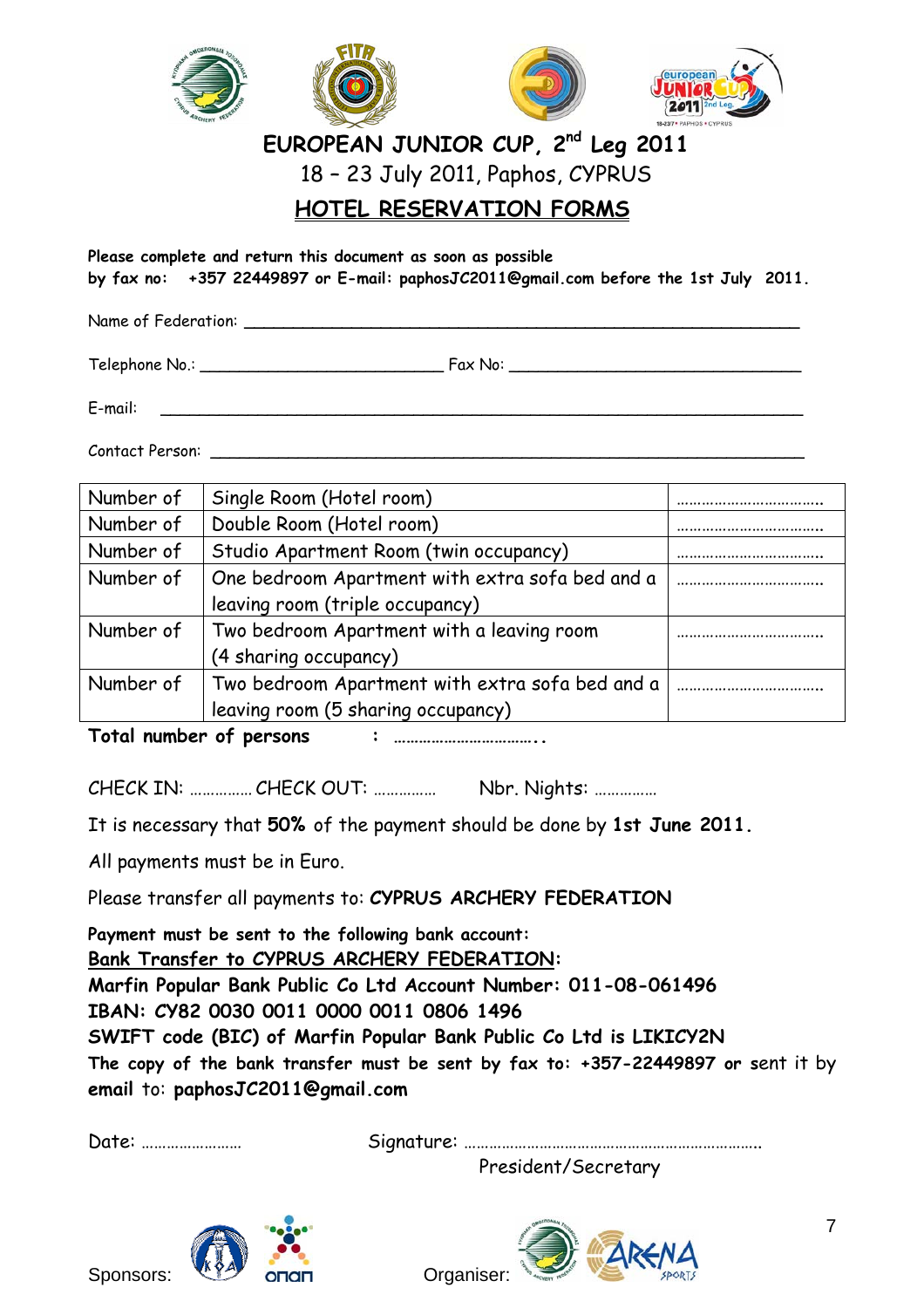

18 – 23 July 2011, Paphos, CYPRUS

# **ACCOMMODATION FORM**

**Please complete and return this document as soon as possible by fax no: +357 22449897 or E-mail: paphosJC2011@gmail.com before the 1st of July 2011.** 

Name of Federation: **\_\_\_\_\_\_\_\_\_\_\_\_\_\_\_\_\_\_\_\_\_\_\_\_\_\_\_\_\_\_\_\_\_\_\_\_\_\_\_\_\_\_\_\_\_\_\_\_\_\_\_\_\_\_\_\_\_** 

Telephone No.: \_\_\_\_\_\_\_\_\_\_\_\_\_\_\_\_\_\_\_\_\_\_\_\_\_ Fax No: \_\_\_\_\_\_\_\_\_\_\_\_\_\_\_\_\_\_\_\_\_\_\_\_\_\_\_\_\_\_

E-mail: \_\_\_\_\_\_\_\_\_\_\_\_\_\_\_\_\_\_\_\_\_\_\_\_\_\_\_\_\_\_\_\_\_\_\_\_\_\_\_\_\_\_\_\_\_\_\_\_\_\_\_\_\_\_\_\_\_\_\_\_\_\_\_\_\_\_

Contact Person:

|                                                | Number of<br>rooms | Number of<br>Persons | Cost price    | Total          |
|------------------------------------------------|--------------------|----------------------|---------------|----------------|
| Single Room (Hotel room)                       |                    |                      | €80           | €<br>          |
| Double Room (Hotel room)                       |                    |                      | €65           |                |
| Studio room apartment<br>(twin occupancy)      |                    | <b>.</b>             | €65           | $\ldots$ $\in$ |
| One bedroom apartment<br>(triple occupancy)    |                    |                      | €62           | .              |
| Two bedroom apartment<br>(4 sharing occupancy) |                    |                      | €60           |                |
| Two bedroom apartment<br>(5 sharing occupancy) |                    |                      | €55           |                |
|                                                |                    |                      | Total $(C)$ : |                |

**The rates are in Euro per person, per day, full board.** 

**Payment must be sent to the following bank account: Bank Transfer to CYPRUS ARCHERY FEDERATION: Marfin Popular Bank Public Co Ltd Account Number: 011-08-061496 IBAN: CY82 0030 0011 0000 0011 0806 1496 SWIFT code (BIC) of Marfin Popular Bank Public Co Ltd is LIKICY2N The copy of the bank transfer must be sent by fax to: +357-22449897 or s**ent it by **email** to: **paphosJC2011@gmail.com** 

Date: …………………… Signature: ……………………………………………………………..

President/Secretary

### **NOTE:**

All payments are required to be done in EURO by BANK TRANSFER or IN CASH upon arrival Bank transfer fees are the responsibility of the sender.

NO CREDIT CARDS, NO TRAVELLERS CHEQUES, NO FOREIGN CURRENCIES

Sponsors: We original organiser:

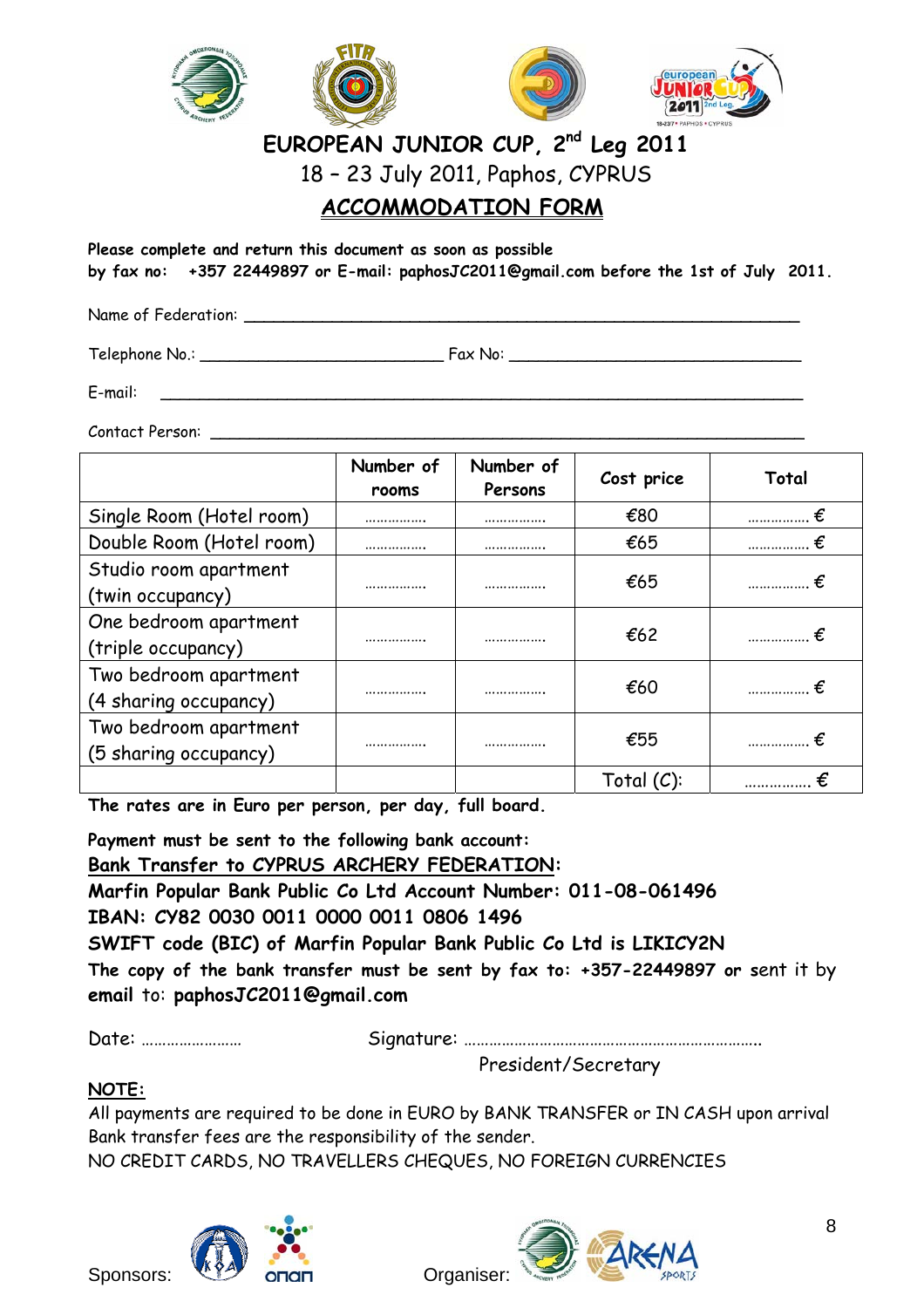

18 – 23 July 2011, Paphos, CYPRUS

# **PAYMENT FORM**

**Please complete and return this document as soon as possible by fax no: +357 22449897 or E-mail: paphosJC2011@gmail.com before 1st of June 2011.** 

Name of Federation: **With Lines and Separation** 

Telephone No.: The Fax No:  $\frac{1}{2}$ 

E-mail: \_\_\_\_\_\_\_\_\_\_\_\_\_\_\_\_\_\_\_\_\_\_\_\_\_\_\_\_\_\_\_\_\_\_\_\_\_\_\_\_\_\_\_\_\_\_\_\_\_\_\_\_\_\_\_\_\_\_\_\_\_\_\_\_\_\_

Contact Person: \_\_\_\_\_\_\_\_\_\_\_\_\_\_\_\_\_\_\_\_\_\_\_\_\_\_\_\_\_\_\_\_\_\_\_\_\_\_\_\_\_\_\_\_\_\_\_\_\_\_\_\_\_\_\_\_\_\_\_\_\_

|                                         | umber | Cost | otal Cost |
|-----------------------------------------|-------|------|-----------|
| Entry fee $(A)$                         |       | €50  |           |
| Transfer fee (B)                        |       |      |           |
| Paphos Airport                          |       | €15  |           |
| Larnaca Airport                         |       | €35  |           |
| <sup>:</sup> ee (D)<br>Par <sup>-</sup> |       |      |           |

| Total of Entry Fees (A)                                             |  |
|---------------------------------------------------------------------|--|
| Total of Transfer Fees (B)                                          |  |
| Total of Accommodation Fees (C)                                     |  |
| Total of Party Fees (D)                                             |  |
| GRAND TOTAL $(A) + (B) + (C) + (D)$                                 |  |
| Deposit 50% 1st June 2011                                           |  |
| Balance due (Hotel Accommodation 50% and total entry fees) no later |  |
| than $1^{st}$ June, 2011                                            |  |

**Payment must be sent to the following bank account:** 

**Bank Transfer to CYPRUS ARCHERY FEDERATION:** 

**Marfin Popular Bank Public Co Ltd Account Number: 011-08-061496 IBAN: CY82 0030 0011 0000 0011 0806 1496** 

**SWIFT code (BIC) of Marfin Popular Bank Public Co Ltd is LIKICY2N**

**The copy of the bank transfer must be sent by fax to: +357-22449897 or s**ent it by **email** to: **paphosJC2011@gmail.com** 

Date: …………………… Signature: ……………………………………………………………..

President/Secretary

**NOTE:** 

All payments are required to be done in EURO by BANK TRANSFER or IN CASH upon arrival Bank transfer fees are the responsibility of the sender.

NO CREDIT CARDS, NO TRAVELLERS CHEQUES, NO FOREIGN CURRENCIES



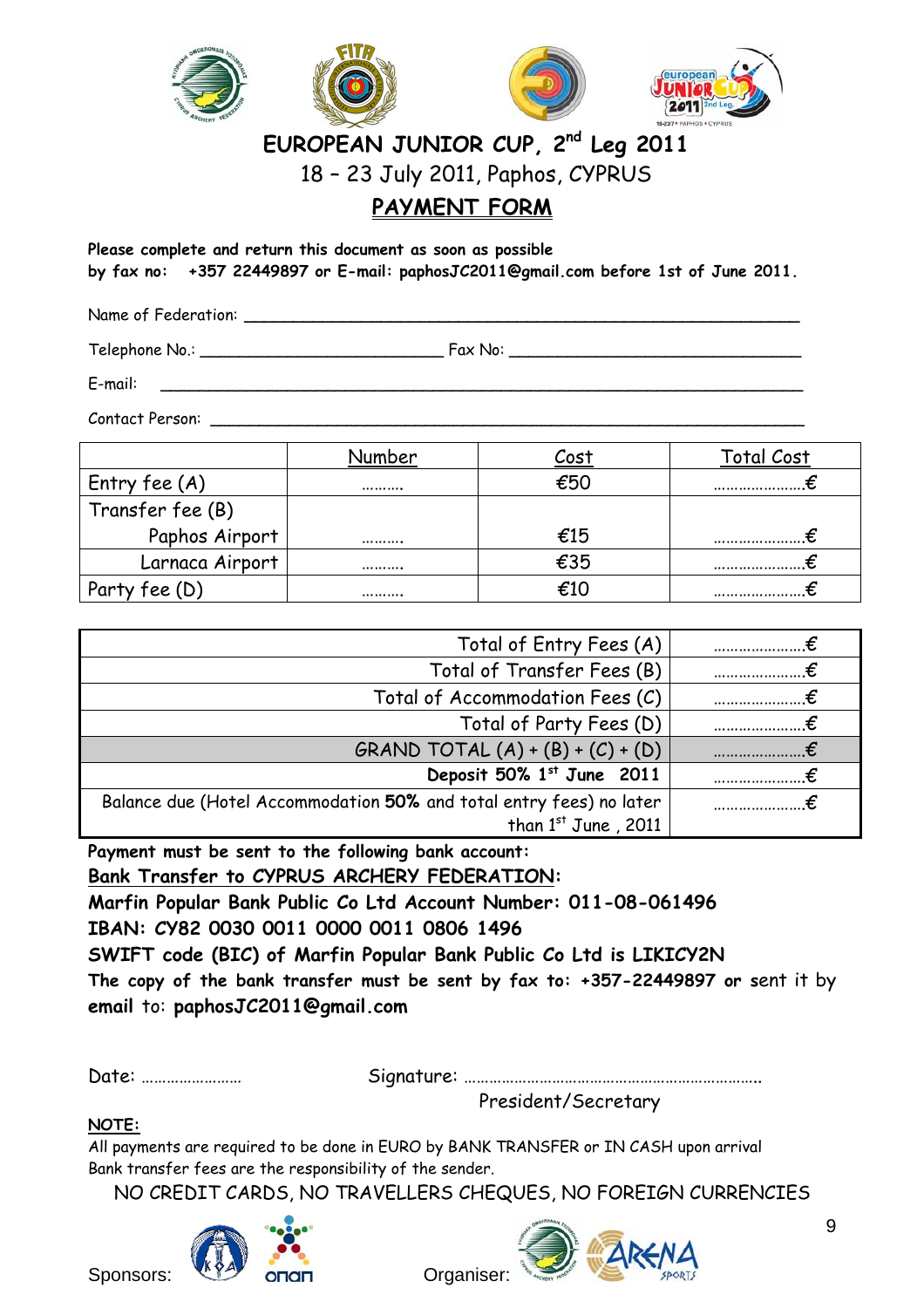

I, as a member of a Member Association of FITA or participating in a FITA authorized or recognized event, hereby acknowledge and agree as follows:

- 1. I have received information on the FITA Anti-Doping Rules (\*) and had an opportunity to review them.
- 2. I consent and agree to comply with and be bound by all of the provisions of the FITA Anti-Doping Rules (\*), including but not limited to, all amendments to the Anti-Doping Rules (\*) and all International Standards\* incorporated in the Anti-Doping Rules.
- 3. I consent and agree to the creation of my profile in WADA Doping Control Clearing House (ADAMS) and/or any other authorized National Anti-doping Organisations (NADOs) similar system under FITA's agreement for the sharing of information, and to the entry on my doping control and Therapeutic Use Exemptions related data in such systems.
- 4 I acknowledge and agree that FITA and its Member Associations have jurisdiction to impose sanctions as provided in the FITA Anti-Doping Rules (\*).
- 5 I also acknowledge and agree that any dispute arising out of a decision made pursuant to the FITA Anti-Doping Rules (\*), after exhaustion of the process expressly provided for in the FITA Anti-Doping Rules (\*), may be appealed exclusively as provided in Article 13 of the FITA Anti-Doping Rules (\*) to an appellate body for final and binding arbitration, which in the case of International-Level Athletes is the Court of Arbitration for Sport.
- 6. I acknowledge and agree that the decisions of the arbitral appellate body referenced above shall be final and enforceable, and that I will not bring any claim, arbitration, lawsuit or litigation in any other court or tribunal.
- 7. I have read and understood this Acknowledgement and Agreement.

\_\_\_\_\_\_\_\_\_\_\_\_\_\_ \_\_\_\_\_\_\_\_\_\_\_\_\_\_\_\_\_\_\_\_\_\_\_\_\_\_\_\_\_

\_\_\_\_\_\_\_\_\_\_\_\_\_\_ \_\_\_\_\_\_\_\_\_\_\_\_\_\_\_\_\_\_\_\_\_\_\_\_\_\_\_\_\_

Date **Date** Print Name (Last Name, First Name)

(Day/Month/Year) legal guardian)

Date of Birth Signature (or, if a minor, signature of

- (\*) For the FITA Anti-Doping Rules and the International Standards in effect see: www.archery.org and/or www.wada-ama.org
- A printed copy of the current "prohibited" list can be obtained from the FITA office.





10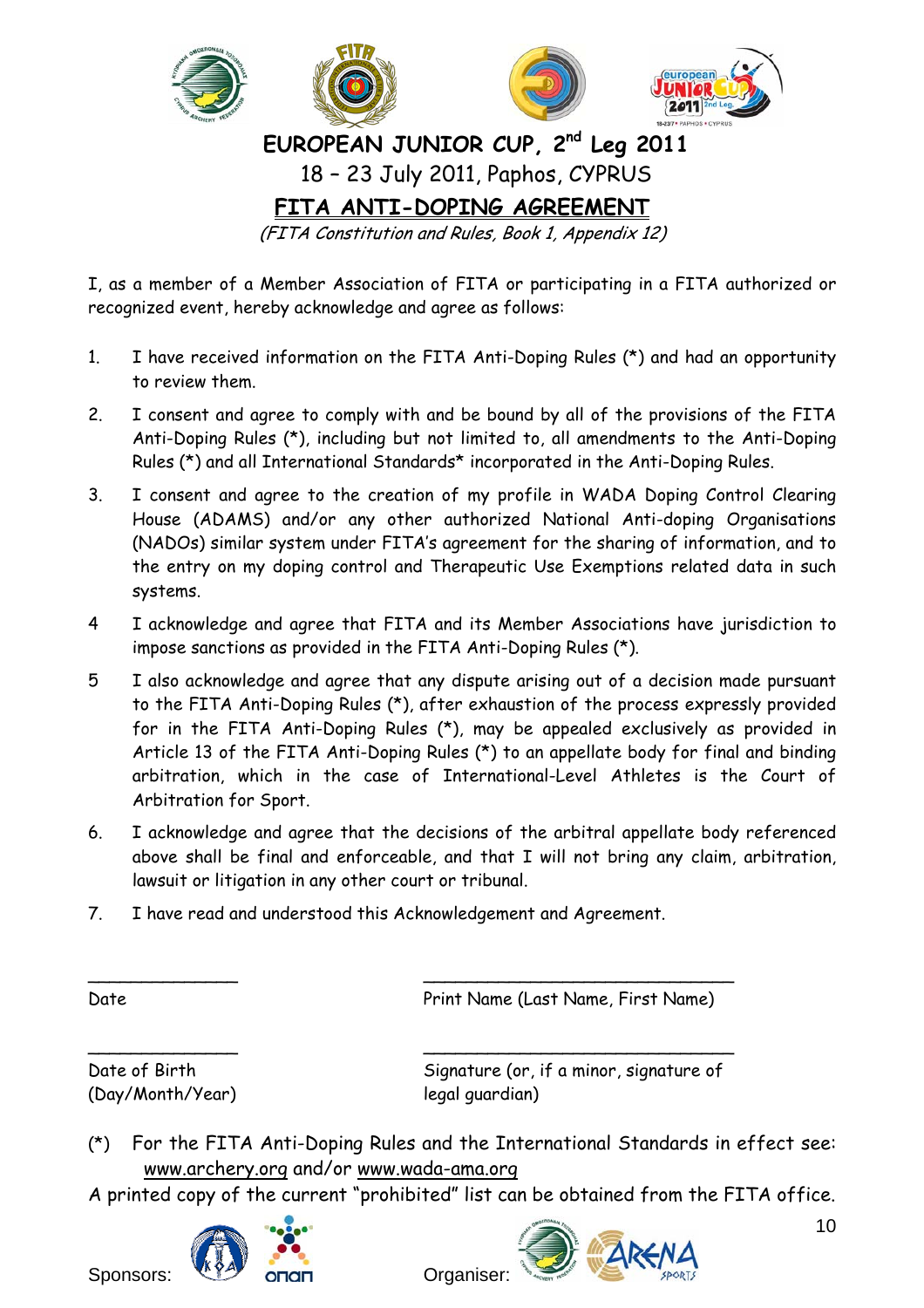

# **EUROPEAN JUNIOR CUP, 2nd Leg 2011**  18 – 23 July 2011, Paphos, CYPRUS **E M A U PARTICIPATION WAIVER AND COMPETITORS AGREEMENT**

**This form needs to be signed by all the athletes before they can be accredited at the event.** 

**For the Events using FORS, this form is approved by the archer when clicking on "Continue"in FORS during the final registration process for any EMAU event during 2011 and 2012.** 

 **The event detailed in the document heading will be referred to as "The Event".** 

- 1. I declare that I have read and that I have full knowledge of the provisions of the Rules and Regulations for the Event currently in force and I agree to comply with all such provisions and, in particular (but without limitation), with provisions of the Rules and Regulations regarding (i)eligibility for participation in the Event, (ii) ethical standards, fair play, appropriate behaviour and respect for others, (iii) anti-doping (iv) the media, and (v) all and any restrictions and/or prohibitions on forms of personal advertising, branding, sponsorship, endorsement, publicity or propaganda on persons or on clothing and equipment worn or used at the Event. I declare that I have full knowledge of all such provisions and that all provisions applicable to my participation in the Event have been specifically brought to my attention by my Member Association and are specifically approved by me.
- 2. I agree that I will abide by all reasonable directions given to me by Event officials, of EMAU, and/or the Local Organising Committee and that I will familiarise myself with and abide by all guidelines, rules, regulations, protocols and other directions issued in relation to the Event at any point in the future.
- 3. I further agree to fully comply with the provisions of the World Anti-Doping Code in force at the time of the Event as well as the FITA anti-doping rules applicable to the Event. I am willing to submit to any tests (urine, blood, breath or other that are recognised by the World Anti-Doping Code) carried out at the event and to inform my team doctor of any medication I take.I consent and agree to the creation of my profile in WADA Doping Control Clearing House (ADAMS) and/or any other authorized National Anti-Doping Organisations (NADOs) similar system under FITA's agreement for the sharing of information, and to the entry on my doping control and Therapeutic Use Exemptions related data in such systems.I acknowledge and agree that EMAU and its Member Associations have jurisdiction to impose sanctions as provided in the FITA Anti-Doping Rules.



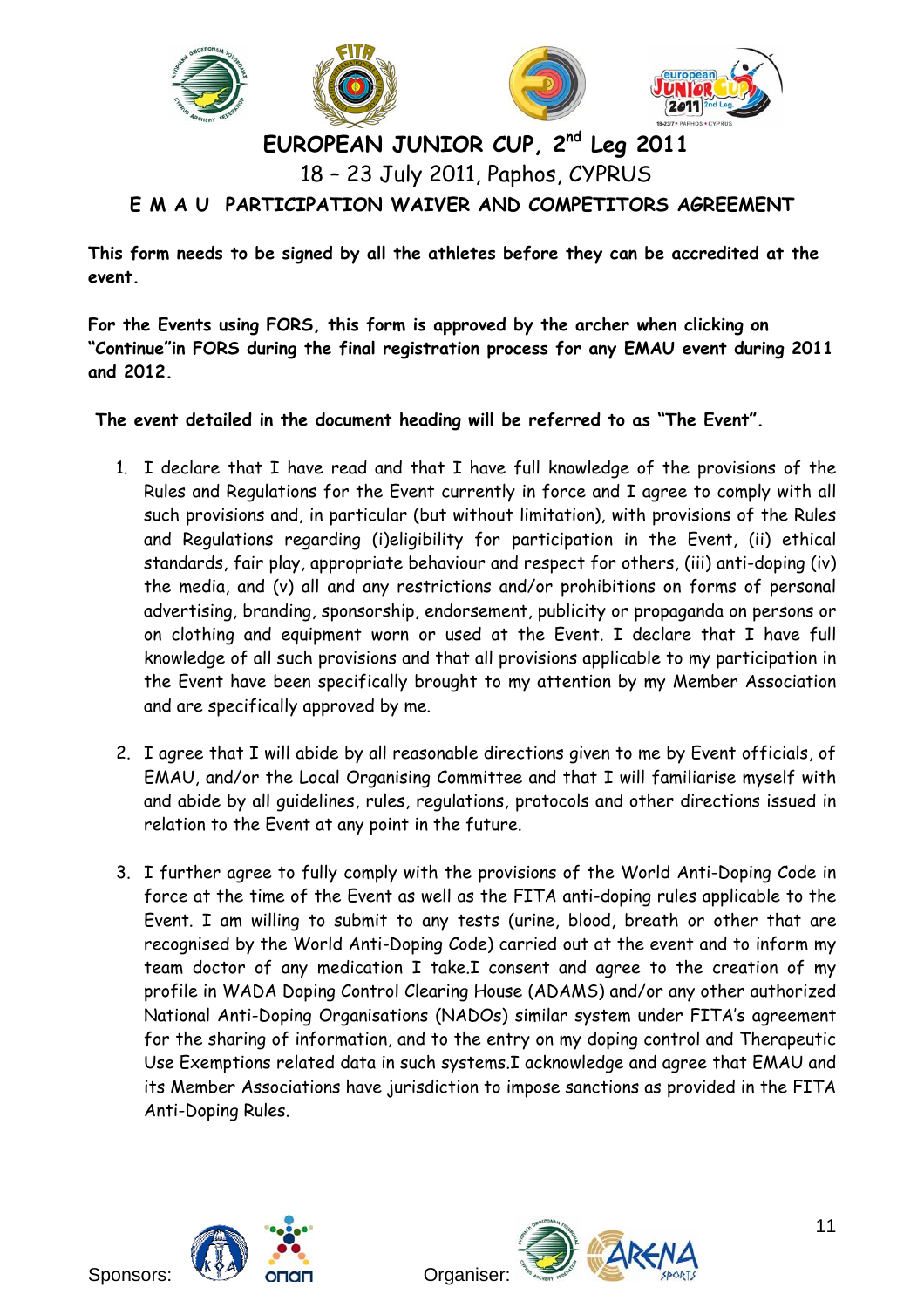

**EUROPEAN JUNIOR CUP, 2nd Leg 2011**  18 – 23 July 2011, Paphos, CYPRUS

- 4. In consideration of the acceptance of my participation in the Event, I agree to be filmed, televised, photographed, identified, interviewed and otherwise recorded during the Event for the purposes of the international media coverage of the Event (by means of all and any media throughout the world in perpetuity) and the promotion of the sport. I hereby assign with full title guarantee in perpetuity to the EMAU all rights of any nature in any such recordings. I agree that my name and image and any photographs and moving images taken of me (or other representation of me) at the Event may be used by EMAU and/or Local Organising Committee for the purposes of publicising the Event and promoting the sport and that they may be used by official sponsors or other commercial partners of the Event on a free of charge worldwide basis for the purpose of promoting their sponsorship of/official relationship with the Event provided always that any such use by Event sponsors/commercial partners of my image shall be limited to images of me (together with use of my name) taken or recorded whilst participating in the Event and shall not constitute an endorsement of their products and services by me. I additionally consent to the use and reproduction of my name, image and photographs of me in merchandise and publications relating to the Event including without limitation computer games and publications provided always that such merchandise is primarily related to the Event itself as opposed to me personally. I agree that all photographs and moving images taken by me at the Event, including those of athletes competing at the Event, shall be used solely for personal use and non-commercial purposes, unless prior written consentis obtained from the EMAU.
- 5. I agree that I will accept any prizes or awards given to me by EMAU or the sponsors of the Event for my participation, and I will attend all special award ceremonies at which prizes or awards are presented. If I am requested to attend a press conference by the EMAU or its representative I will (without any delay) attend this conference. I acknowledge that by not doing so sanctions may be imposed. Sponsors or Partners may use my name and likeness to describe any prizes given by Sponsors or Partners without implying any endorsement of their product or service. This use may not include any endorsement by me. I am free to negotiate these endorsements on my own.
- 6. I also agree not to participate in, support or promote betting related to the Event.
- 7. I acknowledge and agree that:

a. I participate in the Event at my own risk and that I will take all reasonable measures to protect myself from the risks of participation;

b. I am responsible for all property I bring into the Event sites and that the EMAU and the Local Organising Committee for the Event shall have no responsibility for any loss or damage of this property.

c. neither the EMAU nor the Local Organising Committee shall be obliged to arrange any insurances connected with my participation in the Event, including without limitation travel insurance and medical insurance.